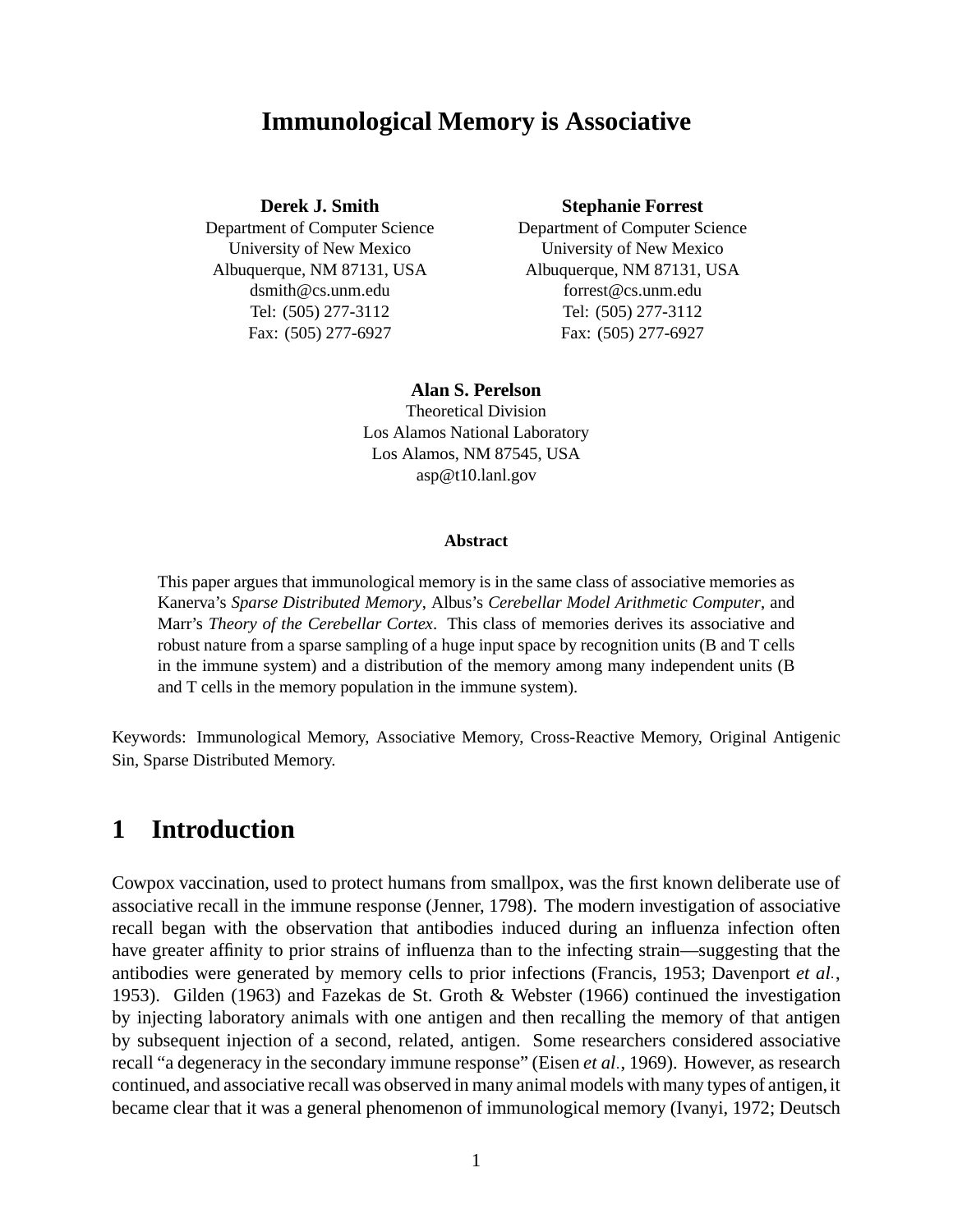& Bussard, 1972; Fish *et al* , 1989; Nara & Goudsmit, 1990; Smith, 1994). Immunologists refer to associative recall as a cross-reactive secondary response, or as original antigenic sin (Fazekas de St. Groth & Webster, 1966).

The purpose of this paper is to show that immunological memory is an associative and robust memory that belongs to the class of sparse distributed memories. This class of memories derives its associative and robust nature by sparsely sampling the input space and distributing the data among many independent agents (Kanerva, 1992). Other members of this class include a model of the cerebellar cortex (Marr, 1969), the *Cerebellar Model Arithmetic Computer*(CMAC) (Albus, 1981), and *Sparse Distributed Memory* (SDM) (Kanerva, 1988). First, we present a simplified account of the immune response and immunological memory. Next, we present SDM, and then we show the correlations between immunological memory and SDM. Finally, we show how associative recall in the immune response can be both beneficial and detrimental to the fitness of an individual.

# **2 Immunological Memory**

The immune system must recognize a large number of cells and molecules (antigens) that it has never seen before, and it must decide how to respond to them. Some antigens, such as those that make up the individual's body, must not be attacked<sup>1</sup>. Other antigens, such as viruses, bacteria, parasites and toxins are responded to by mixtures of the T cell response and the different types of antibody responses. The immune system remembers antigens it has seen before and when it sees them again is often capable of eliminating them before disease occurs. This memory is the basis for vaccination, and the reason why we do not get most diseases more than once. The immune response and immunological memory are complex and not fully understood. This exposition is necessarily simplified and restricted.

*Recognition.* The human immune system uses a large number of highly specific B and T cells to recognize antigen. An individual has the genetic material and a combinatorial based randomizing mechanism to express  $>10^{10}$  distinct B cell receptors (Berek & Milstein, 1988). At any time, the immune system expresses a subset of these consisting of the order of  $10<sup>7</sup>$  to  $10<sup>8</sup>$  distinct B cell receptors (Köhler, 1976; Klinman *et al.*, 1976; Klinman *et al.*, 1977). The number of possible distinct antigens is difficult to calculate, but it is thought to be in the range  $10^{12}$  to  $10^{16}$  (Inman, 1978). B and T cell receptors are stimulated by antigen if their affinity for the antigen is above some threshold. Typically  $10^{-5}$  to  $10^{-4}$  of an individual's B cells are stimulated by an antigen (Edelman, 1974; Nossal & Ada, 1971; Jerne, 1974a). B cells that are stimulated by an antigen are said to be in the *ball of stimulation* of that antigen (Perelson & Oster, 1979) (Figure 1a).

*Response.* B and T cells that are stimulated by antigen divide. The B cell receptor sometimes mutates on cell division and this can increase the affinity of its daughter cells for the antigen. Towards the end of a response, when antigen becomes scarce, higher affinity B cells have a fitness advantage over lower affinity B cells and are preferentially selected in a process similar to natural evolution (Figure 1b) (Burnet, 1959). During the replication of cells in response to antigen, some B cells change into plasma cells and secrete antibodies which eliminate the antigen. In the case

<sup>&</sup>lt;sup>1</sup>Diseases such as multiple sclerosis, rheumatiod arthritis and insulin-resistant diabetes are examples of autoimmune diseases where the immune system attacks the body it usually protects.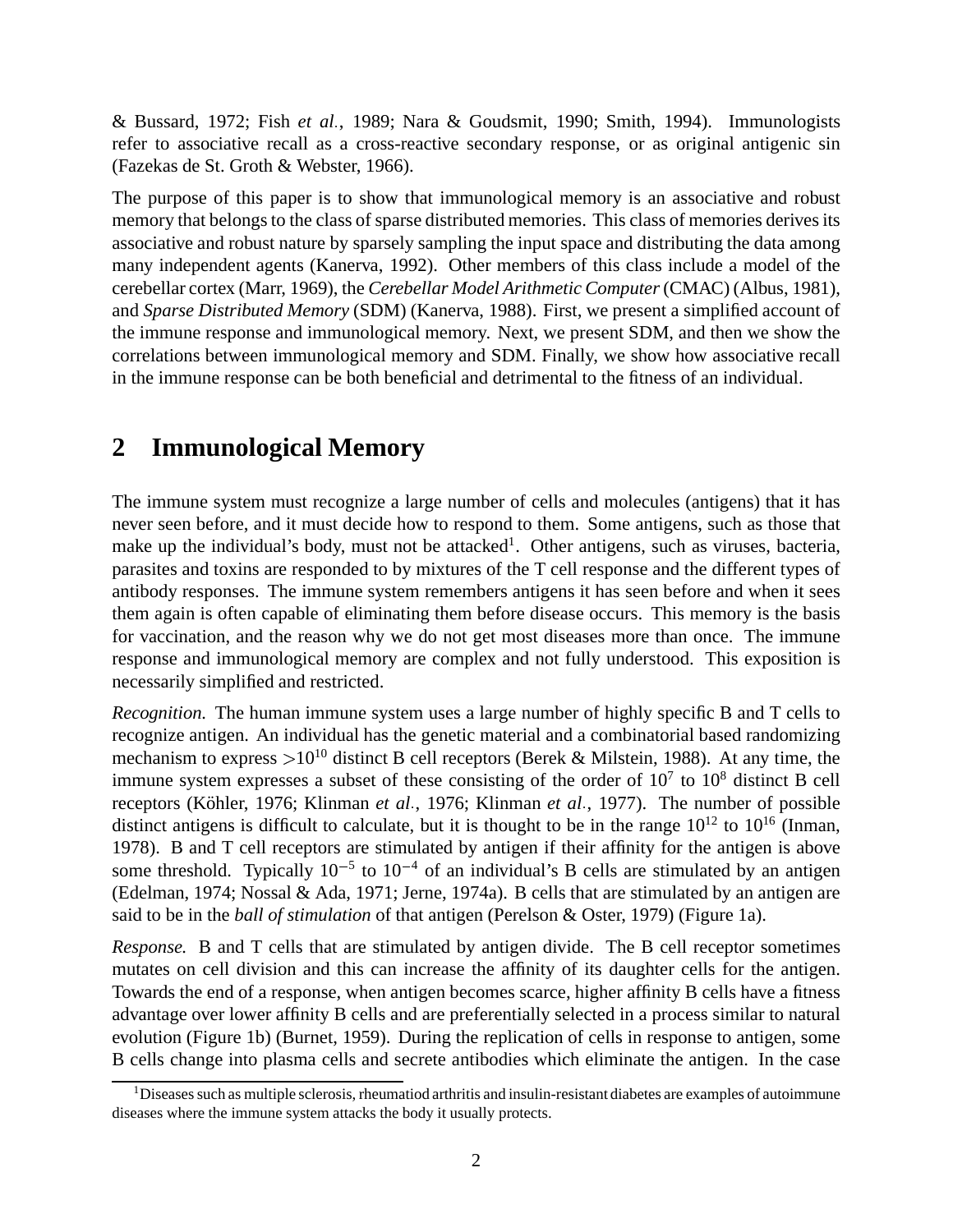

Figure 1: (a) A two dimensional illustration of (a high dimensional) sparse distribution of B or T cell receptors in a space where distance is a measure of affinity for an antigen. B and T cells within some threshold affinity bind the antigen and become activated. The region the antigen activates is called the *ball of stimulation* of the antigen. (b) Activated B cells replicate and mutate and the higher affinity ones are selected. (c) After the antigen is cleared a memory population persists. (d) A second exposure to the same antigen, or here a related antigen, restimulates the memory population inducing an associative recall.

of a viral infection, some T cells change into cytotoxic T lymphocytes (CTLs), which can kill virus-infected cells.

At the end of an immune response, when the antigen is cleared, the B cell population decreases, leaving a persistent sub-population of memory cells (Figure 1c). The mechanism(s) by which memory cells persist is not fully understood. One theory is that memory cells live for a long time (Mackay, 1993). Another is that memory cells are restimulated at some low level. A number of mechanisms for restimulation have been proposed. Jerne (1974) proposed the idiotypic network theory in which cells co-stimulate each other in a way that mimics the presence of the antigen. Another theory is that small amounts of the antigen are retained in lymph nodes (Tew & Mandel, 1979; Tew *et al* , 1980). Another is that related environmental antigens provide cross-stimulation (Matzinger, 1994).

The idiotypic network theory has been proposed as a central aspect of the associative properties of immunological memory (Farmer *et al* , 1986; Gibert & Routen, 1994). However, in this exposition, it is but one of the possible mechanisms that maintains the memory population and is key to neither the associative nor robust properties of immunological memory.

The persistent population of memory cells is the mechanism by which the immune system remem-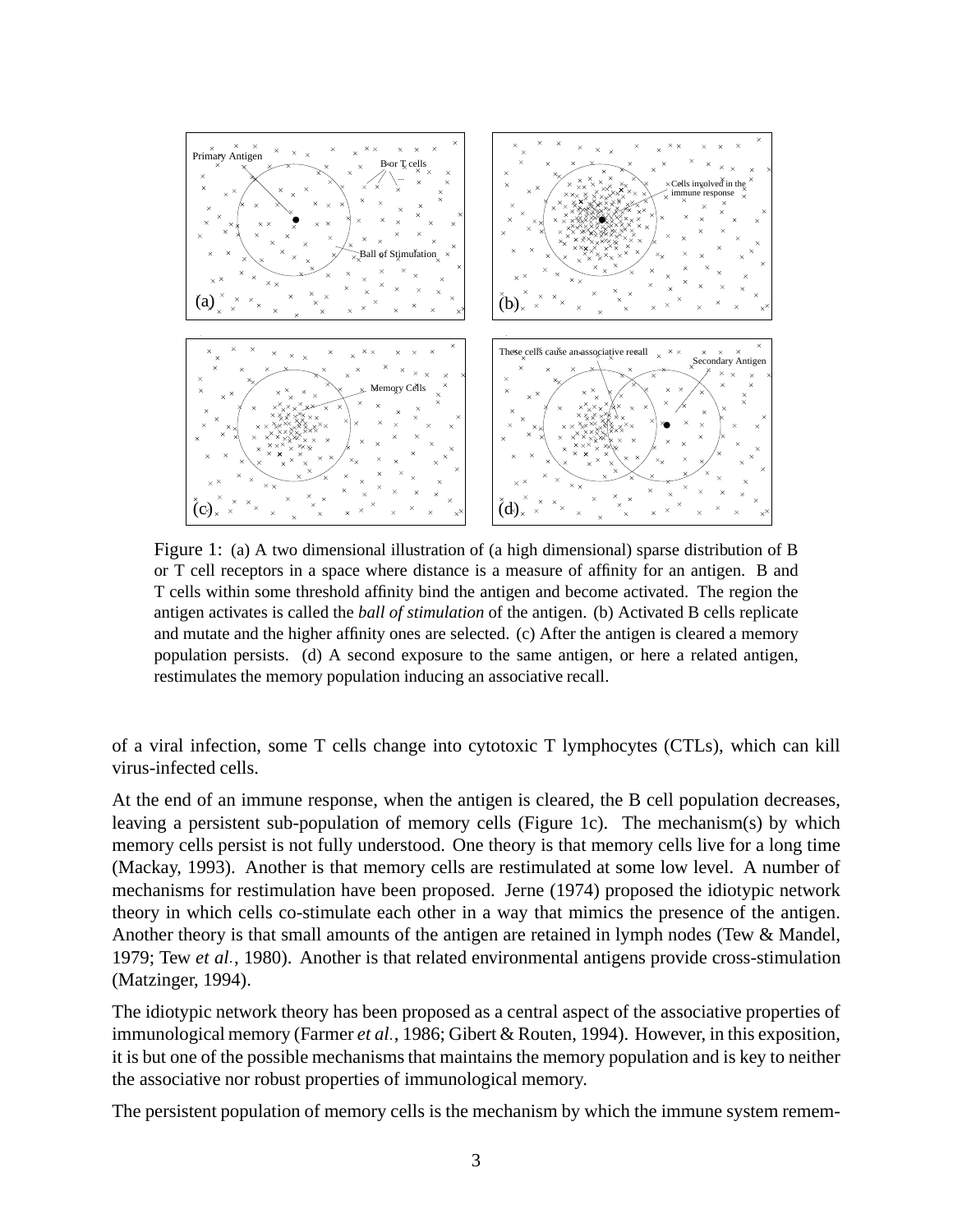bers. If the same antigen is seen again, the memory population quickly produces large quantities of antibodies (or CTLs) and often times the antigen is cleared before it causes disease. This is called a secondary immune response. If the secondary antigen is slightly different from the primary antigen, its ball of stimulation may overlap part of the memory population raised by the primary antigen (Figure 1d). Memory cells in the overlap bind the antigen and produce antibodies and/or CTLs. Immunologists call this a cross-reactive response, people who work with associative memories would call it associative recall. The strength of the secondary immune response is approximately proportional to the number of memory cells in the ball of stimulation of the antigen. If a subset of the memory population is stimulated, by a related antigen, then the response is weaker (East *et al* , 1980). Thus, memory appears to be distributed among the cells in the memory population. Immunological memory is robust because, even when a portion of the memory population is lost, the remaining memory cells persist to produce a response.

# **3 Sparse Distributed Memory (SDM)**

Kanerva's SDM is a member of the class of sparse and distributed associative memories to which we show immunological memory belongs. SDM, like random access memory (the memory in a computer), is written to by providing an address and data, and read from by providing an address and getting an output. Unlike random access memory, the address space of SDM is enormous, sometimes 1,000 bits, giving  $2^{1,000}$  possible addresses. SDM cannot instantiate such a large number of address-data locations so it instantiates a subset, of say 1,000,000 address-data locations. These instantiated address-data locations are called hard locations and are said to sparsely cover the input space (Kanerva, 1988).

When an address is presented to the memory hard locations that are within some threshold Hamming distance of the address are activated. This subset of activated hard locations is called the access circle of the address (Figure 2a). On a write, each bit of the input data is stored independently in a counter in each hard location in the access circle. If the *i*th data bit is a 1, the *i*th counter in each hard location is incremented by 1, if the *i*th data bit is a 0 the counter is decremented by 1 (Figure 2b). On a read, each bit of the output is composed independently of the other bits. The value of the th counter of each of the hard locations in the access circle are summed. If the sum is positive the output for the *i*th bit is a 1, if the sum is negative the output is a 0 (Figure 2c).

The distribution of the data among many hard locations makes the memory robust to the loss of some hard locations, and it permits associative recall of the data if a read address is slightly different from a prior write address. If the access circle of the read address overlaps the access circle of the write address, then hard locations that were written to by the write address are activated by the read address, and give an associative recall of the write data (Figure 2d).

# **4 Correspondence between Immunological Memory and SDM**

The previous two sections showed that both immunological memory and SDM are sparse and distributed, and are thus associative and robust. The correspondence between the two memories is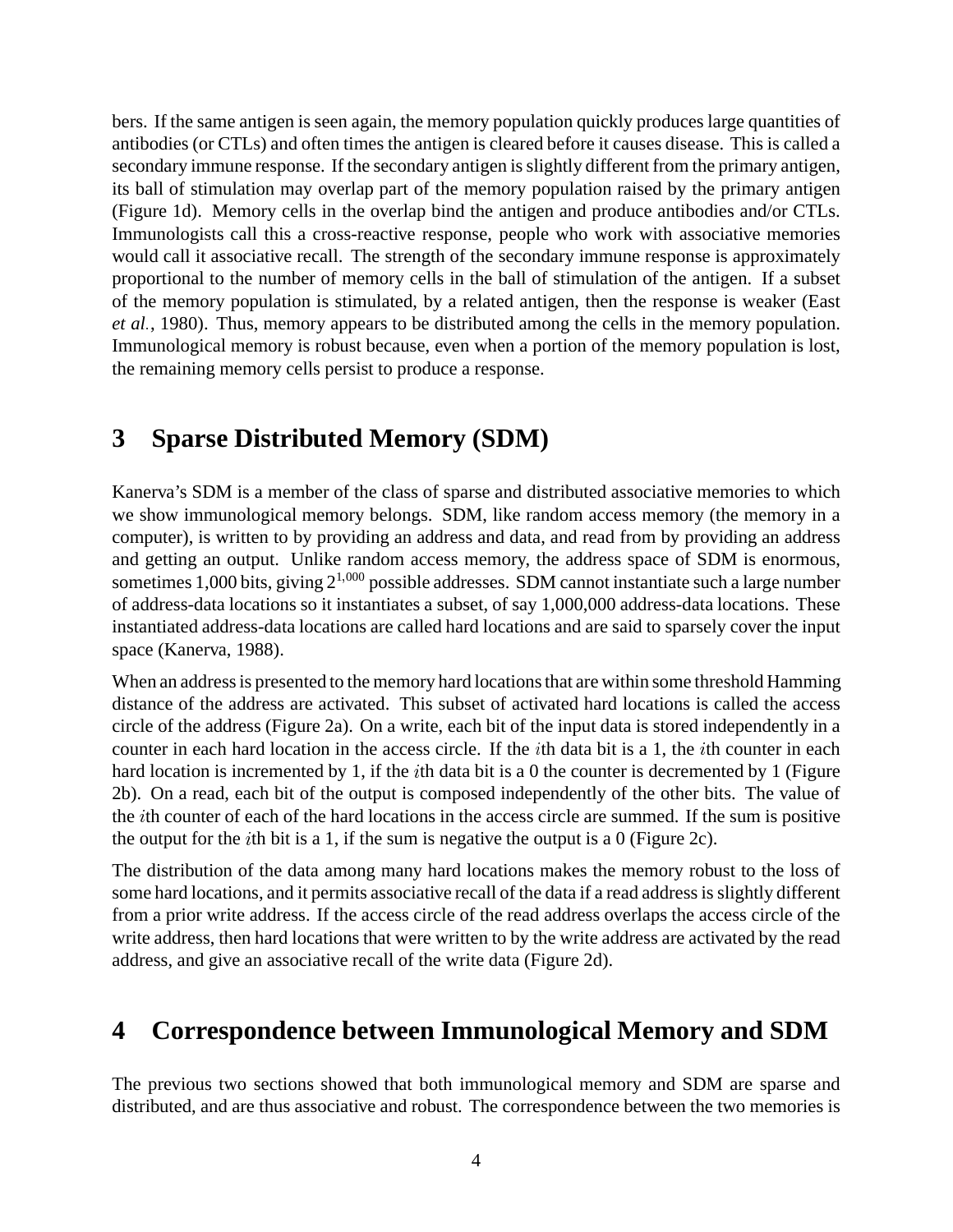

Figure 2: (a) A two dimensional illustration of hard locationssparsely and randomly distributed in a high dimensional binary input space. Distance in the space represents Hamming distance between hard locations. Hard locations within some radius of an input address are activated and form an access circle. (b) Activated hard locations adjust their associated data counters on a write and (c) accumulate and threshold them on a read. (d) The access circle of a similar address might include some hard locations from the prior write and induce an associative recall.

summarized in Table 1 and discussed below.

Both SDM and immunological memory use detectors to recognize input. In the case of SDM, hard locations recognize an address, in the case of immunological memory, B and T cells recognize an antigen. In both systems the number of possible distinct inputs is huge and due to resource limitations, the number of detectors is much smaller than the number of possible inputs—both systems sparsely cover the input space. In order to respond to all possible inputs, detectors in both systems do not require an exact match with the input, but are activated if they are within some threshold distance of the input. In the case of SDM this is Hamming distance, in the case of immunological memory it is affinity. Thus, in both systems an input activates a subset of detectors. In SDM, this subset is called the access circle of the input address, in immunological memory, it is called the ball of stimulation of the antigen.

In both systems detectors store information associated with each input. In the case of SDM the information is a bit string and is supplied exogenously. In the case of immunological memory the information is determined by mechanisms within the immune system that determine whether to respond to an antigen and if so with what class of antibody and/or CTL response.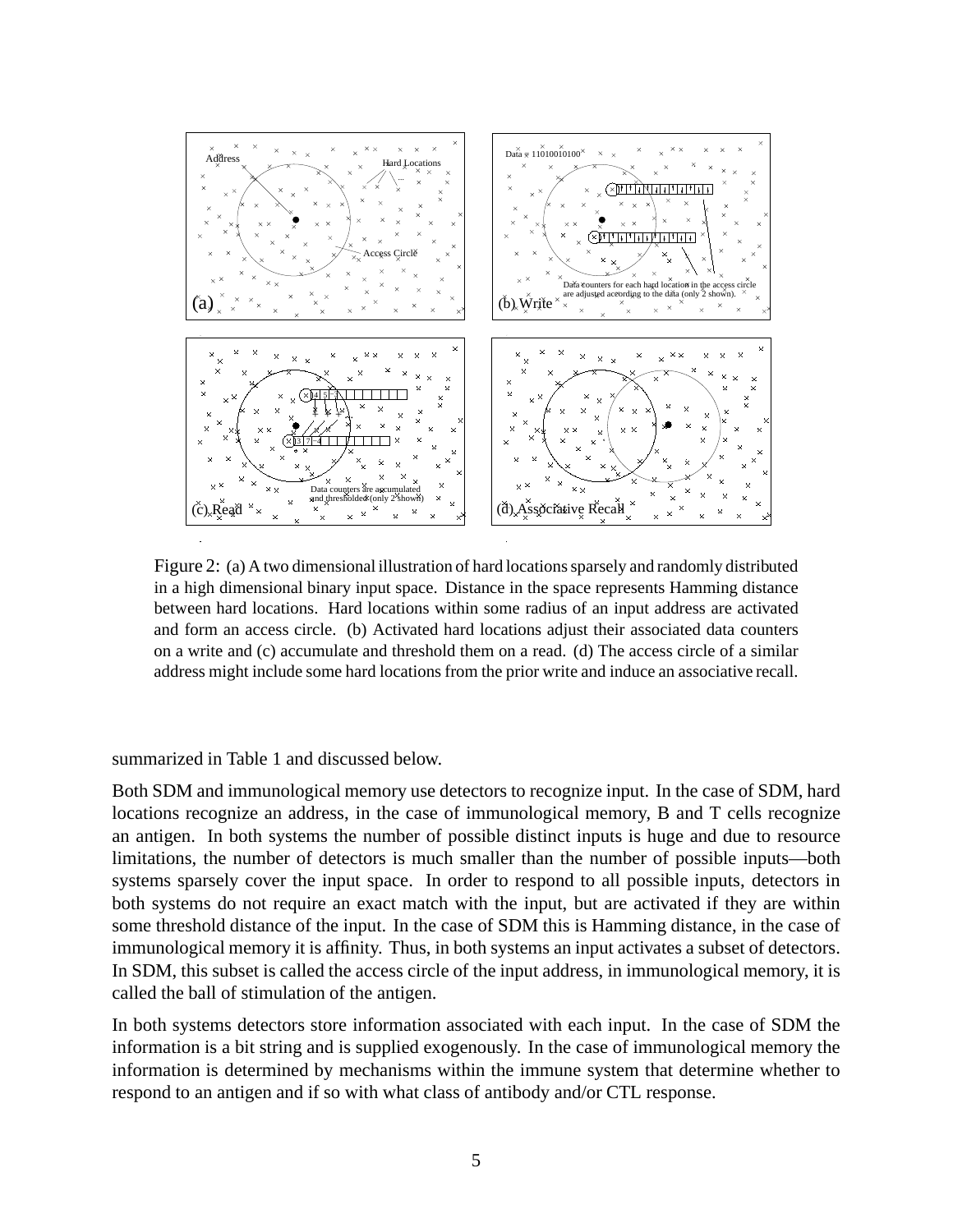| <b>Immunological Memory</b>    | <b>SDM</b>                |
|--------------------------------|---------------------------|
| Antigen                        | Address                   |
| <b>B/T</b> Cell                | <b>Hard Location</b>      |
| <b>Ball of Stimulation</b>     | <b>Access Circle</b>      |
| Affinity                       | <b>Hamming Distance</b>   |
| Response/Tolerance             | Data                      |
| <b>Primary Response</b>        | Write and Read            |
| <b>Secondary Response</b>      | Read                      |
| <b>Cross-Reactive Response</b> | <b>Associative Recall</b> |

Table 1: Structural and functional correspondence between immunological memory and SDM.

Both systems distribute all of the information to each activated detector. In the case of SDM the data is used to adjust counters, in the case of immunological memory a large number of memory cells are created which, in the case of B cells, have undergone genetic reconfigurationsthat determine the class of antibodies they will produce. Because all the information is stored in each detector, each detector can recall the information independently of the other detectors. The strength of the output, the signal, is an accumulation of the information in each activated detector. Thus, as detectors fail, the output signal degrades gracefully, and the signal strength is proportional to the number of activated detectors. Thus, the distributed nature of storing the information in both systems makes both systems robust to the failure of individual detectors.

In the case of SDM, the data is distributed to hard locations, each of which have different addresses, and in the case of immunological memory, to cells which have different receptors (although many copies of a cell with the same, or similar receptors also exist). If the activated subset of detectors of a related input (a noisy address in the case of SDM, or a mutant strain in the case of immunological memory) overlap the activated detectors of a prior input (Figures 1d and 2d), detectors from the prior input will contribute to the output. Such associative recall, and the graceful degradation of the signal as inputs differ, is due to the distribution of the data among the activated detectors.

## **5 Aspects of Associative Recall in the Immune Response**

Prior exposure to one strain of a pathogen often protects against mutant strains. In influenza, for example, older individuals have greater immunity to new strains than younger individuals(Francis, 1953). In this case associative recall is beneficial to the individual.

Associative recall can also be a disadvantage. If the ball of stimulation of a vaccine (secondary antigen) overlaps the memory to a prior infection (primary antigen), then the vaccine may be cleared by associative recall of the prior infection and fail to make highly specific memory to the vaccine strain. If the ball of stimulation of a subsequent challenge (tertiary antigen) also overlaps prior memory then all is well (Figure 3a). However, if there is no overlap, disease can ensue and the vaccine will have "failed" (Figure 3b).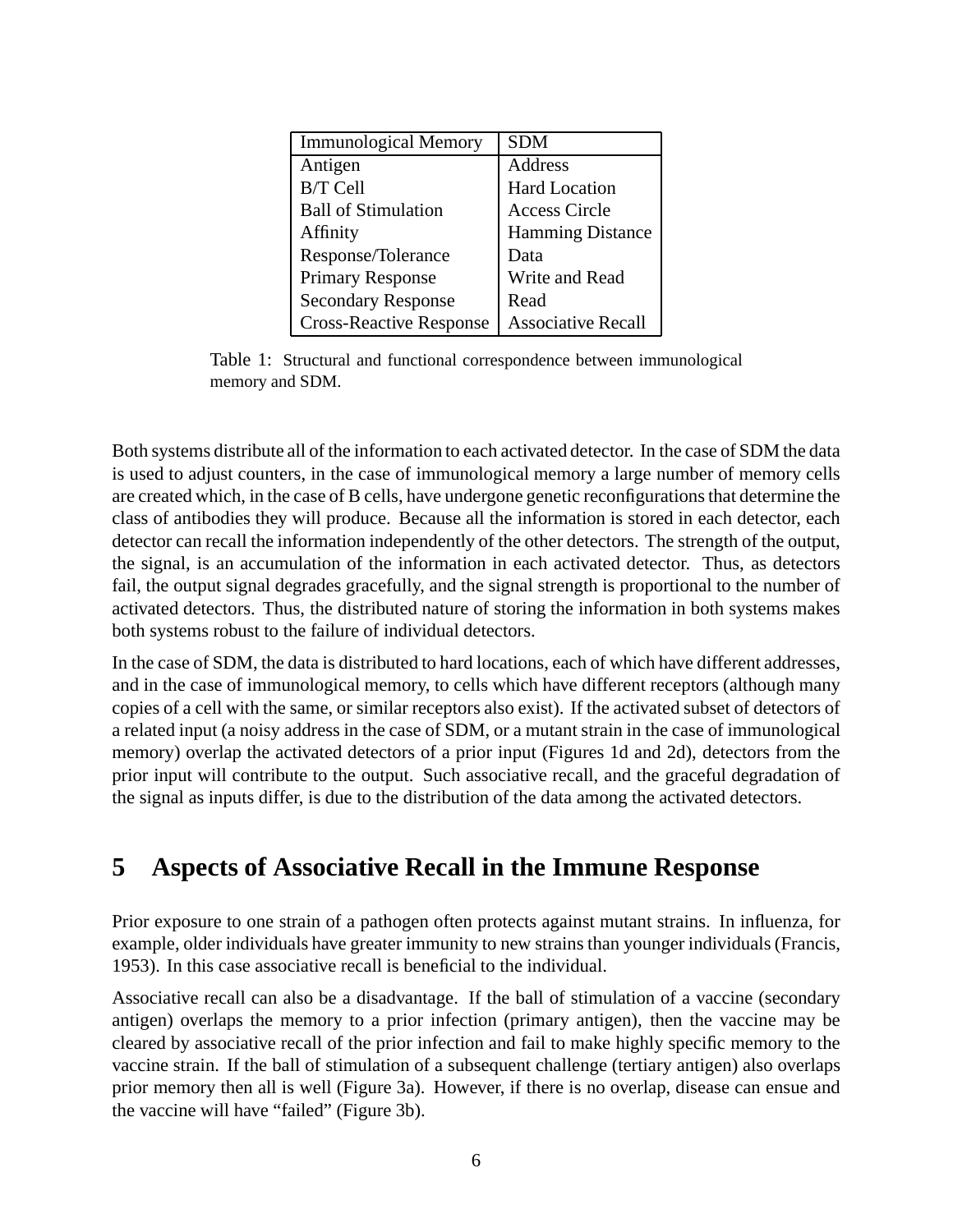

Figure 3: Associative recall of prior infection (primary antigen) can cause a vaccine (secondary antigen) to fail. The prior infection might divert the vaccine and (a) also react with the challenge strain (tertiary antigen), or (b) be of no use against the challenge strain.

A potentially confusing situation for any associative memory is when two similar inputs require different outputs. In the case of immunological memory this would occur when an antigen requires one type of response and a related antigen a different type of response. Such a situation has been hypothesized in the case of some malaria infections, where prior exposure, to a related environmental antigen, is thought to divert the response (Good et al., 1993).

### **6 Summary**

We have shown the correspondence between B and T cells in the immune system and hard locations in a SDM. In particular B and T cells perform a sparse coverage of all possible antigens in the same way that hard locations perform a sparse coverage of all possible addresses in a SDM. Also, data are distributed among many independent B and T cells in immunological memory as they are among many independent hard locations in a SDM. Immunological memory is thus a member of the family of sparse distributed memories, and its associative and robust properties are due precisely to its sparse and distributed nature.

#### **Acknowledgments**

DJS gratefully acknowledgesthe support of the Santa Fe Institute, the University of New Mexico Computer Science Department AI fellowship and Digital Equipment Fellowship. DJS also thanks David Ackley, Will Attfield, Ron Hightower, Terry Jones, Pentti Kanerva, Linda Cicarella, Ron Moore, Francesca Shrady and Paul Stanford for helpful comments on this work. Portions of this work were performed under the auspices of the U.S. Department of Energy. This work was supported by NIH (AI28433, RR06555), the Joseph P. and Jeanne M. Sullivan Foundation, ONR (N00014-95-1-0364), and NSF (IRI-9157644). The authors gratefully acknowledge the ongoing support of the Santa Fe Institute.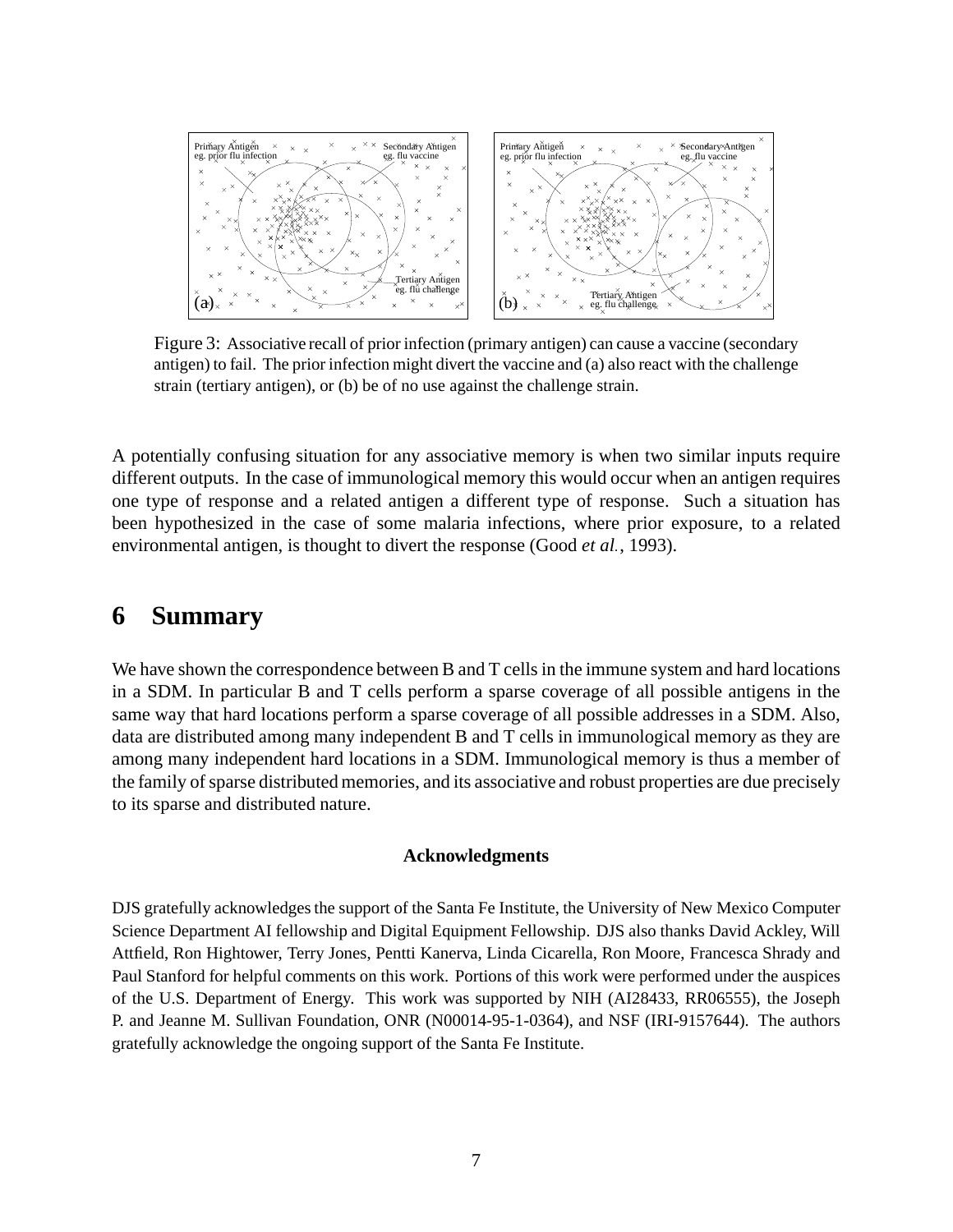### REFERENCES

Albus, J. S. (1981). *Brains, Behavior, and Robotics*. Byte Books, Peterborough, NH.

Berek, C. & Milstein, C. (1988). The dynamic nature of the antibody repertoire. *Immunol. Rev.* **105**, 5–26.

Burnet, F. M. (1959). *The Clonal Selection Theory of Immunity*. Cambridge Univerity Press, London.

- Davenport, F. M., Hennessy, A. V. & Francis, T. (1953). Epidemiologic and immunologic significance of age distribution of antibody to antigenic variants of influenza virus. *J. Exp. Med.* **98**, 641–656.
- Deutsch, S. & Bussard, A. E. (1972). Original antigenic sin at the cellular level. i. antibodies produced by individual cells against cross-reacting haptens. *Eur. J. Immunol.* **2**(4), 374–378.
- East, I. J., Todd, P. E. & Leach, S. J. (1980). Original antigenic sin: Experiments with a defined antigen. *Mol. Immunol.* **17**(12), 1539–1544.
- Edelman, G. M. (1974). In: *Cellular Selection and Regulation in the Immune System* (Edelman, G. M., ed.) page 1. Raven Press, New York.
- Eisen, H. N., Little, J. R., Steiner, L. A., Simms, E. S. & Gray, W. (1969). Degeneracy in the secondary immune response: Stimulation of antibody formation by cross-reacting antigens. *Israel J. Med. Sci.* **5**(3), 338–351.
- Farmer, J. D., Packard, N. H. & Perelson, A. S. (1986). The immune system, adaptation, and machine learning. *Physica D* **22**, 187–204.
- Fazekas de St. Groth, S. & Webster, R. G. (1966). Disquisitions of original antigenic sin. ii. proof in lower creatures. *J. Exp. Med.* **124**(3), 347–361.
- Fish, S., Zenowich, E., Fleming, M. & Manser, T. (1989). Molecular analysis of original antigenic sin. i. clonal selection, somatic mutation, and isotype switching during a memory b cell response. *J. Exp. Med.* **170**(4), 1191–1209.
- Francis, T. (1953). Influenza, the newe acquayantance. *Annals of Internal Medicine* **39**(2), 203–221.
- Gibert, C. J. & Routen, T. W. (1994). Associative memory in an immune-based system. In: *Proceedings of the Twelfth National Conference on Artificial Intelligence* pp. 852–857, Cambridge, MA. AAAI Press/The MIT Press.
- Gilden, R. V. (1963). Antibody responses after successive injections of related antigen. *Immunology* 6(30), 30–36.
- Good, M. F., Zevering, Y., Currier, J. & Bilsborough,J. (1993). 'original antigenic sin', t cell memory, and malaria sporozoite immunity: an hypothesis for immune evasion. *Parasite Immunology* **15**(4), 187–193.
- Inman, J. K. (1978). In: *Theoretical Immunology* (Bell, G., Perelson, A. & Pimberly, G., eds) page 243. Marcel Decker, Inc., New York.
- Ivanyi, J. (1972). Recall of antibody synthesis to the primary antigen following successive immunization with heterologous albumins. a two-cell theory of the original antigenic sin. *Eur. J. Immunol.* **2**(4), 354–359.
- Jenner, E. (1798). *An Inquiry into the Causes and Effects of the Variolae Vaccinae*. Low, London.
- Jerne, N. K. (1974). In: *Cellular Selection and Regulation in the Immune System* (Edelman, G. M., ed.) page 39. Raven Press, New York.
- Jerne, N. K. (1974). Towards a network theory of the immune system. *Annals of Immunology (Institute Pasteur)* **125C**, 373.
- Kanerva, P. (1988). *Sparse Distributed Memory*. MIT Press, Cambridge, MA.
- Kanerva, P. (1992). Sparse distributed memory and related models. In: *Associative Neural Memories: Theory and Implementation* (Hassoun, H. M., ed.) chapter 3. Oxford University Press.
- Klinman, N. R., Press, J. L., Sigal, N. H. & Gerhart, P. J. (1976). In: *The Generation of Antibody Diversity* (Cunningham, A. J., ed.) page 127. Academic Press, New York.
- Klinman, N. R., Sigal, N. H., Metcalf, E. S., Gerhart, P. J. & Pierce, S. K. (1977). *Cold Spring Harbor Symp. Quant. Biol.* **41**, 165.